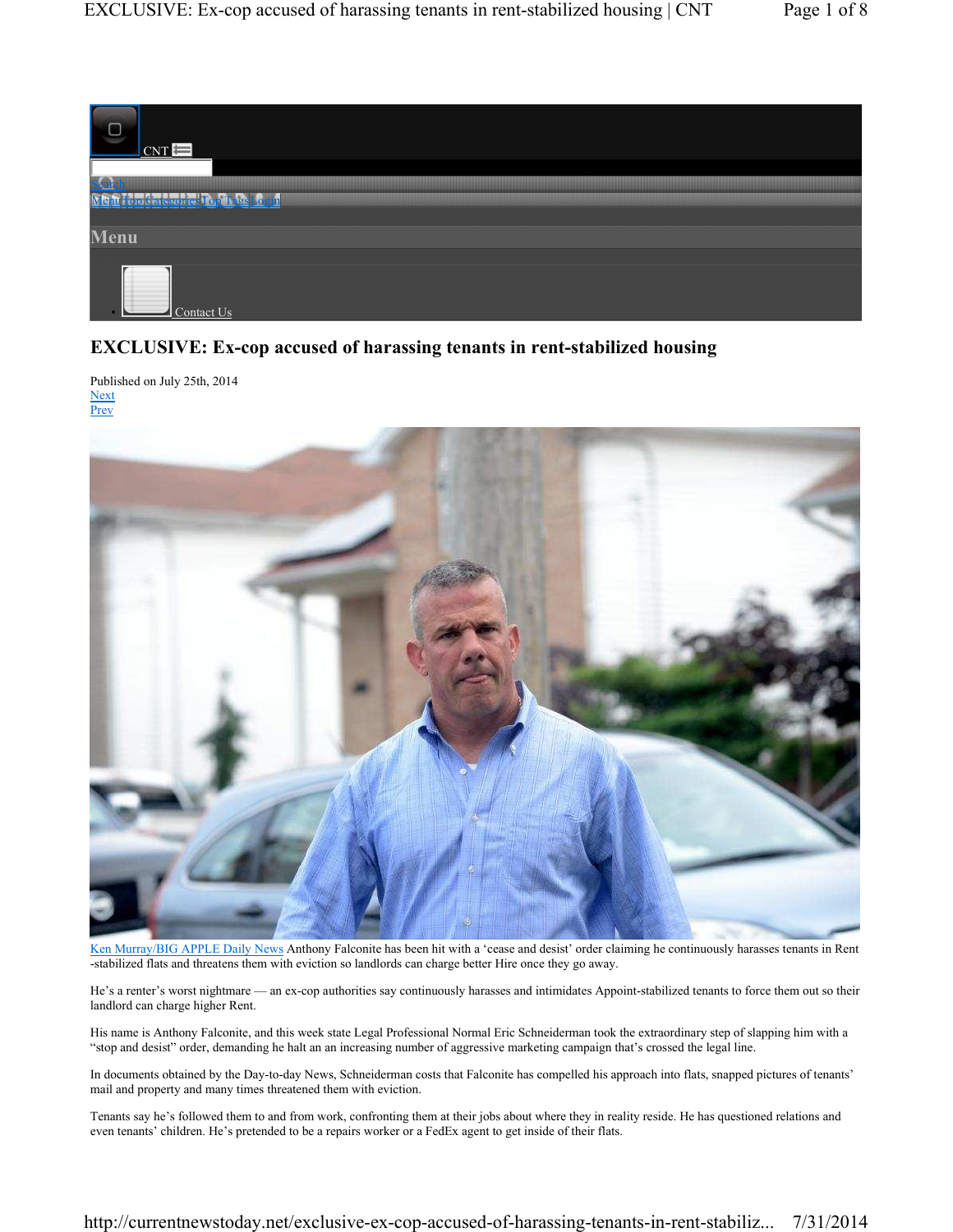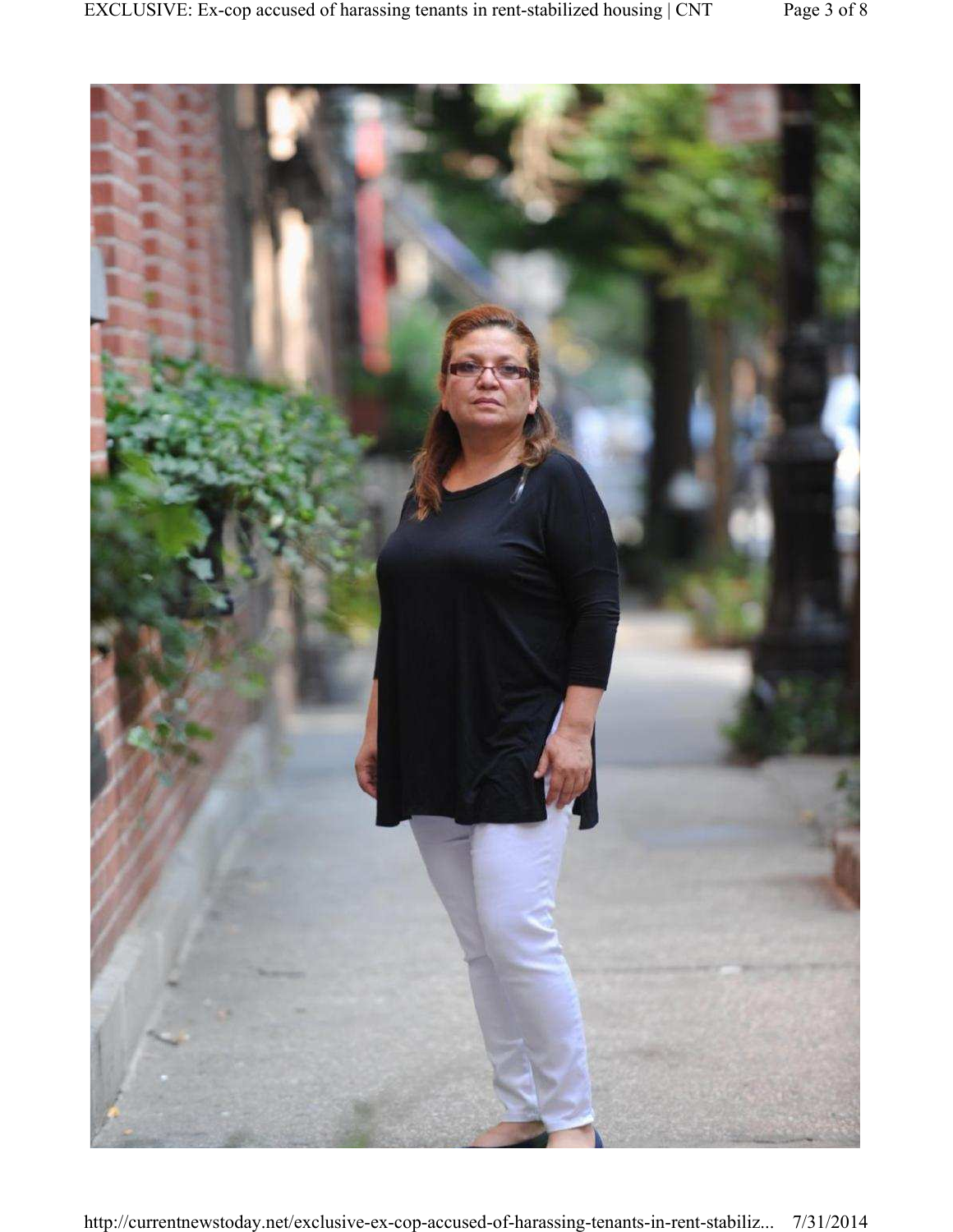

Susan Watts/BIG APPLE Day By Day Information Nelida Godfrey alleges her landlord hired the former cop to harass her into taking a 'buyout' and moving out of her Greenwich Village rental and restaurant that she owns.

Once in, he has rifled thru drawers, taken photos of prescription treatment and demanded Social Safety numbers — all in a troublesome-core effort to terrorize tenants into accepting paltry buyouts or uncover whether or not they have some other deal with.

Appoint-stabilized residences should be a tenant's main place of dwelling. If Falconite can show a tenant lives elsewhere, the resident could be topic to eviction, liberating up a unit so the owner can offer it at market Hire.

The stop-and-desist order served Wednesday demands that he stop this campaign of intimidation or face civil fines.

Kristen Clarke, chief of the AG's civil rights bureau, alleges that Falconite "engaged in a pattern of unlawful intimidation, deception and harassing habits," the order states.

Outdoor his Staten Island home Wednesday night time, Falconite, 44, declined to answer questions, declaring, "There's nothing I'm charged with. I'm an ex-cop. I'm a hardworking man. Don't knock on my door, I Have two youngsters."

The order says the AG has "obtained and carefully reviewed a lot of complaints about (Falconite's) work on behalf of landlords — together with Steven Croman — who owns and operates Appoint-regulated housing in Long Island."



Susan Watts/THE BIG APPLE Day By Day Information Falconite has twiced tried to force his method into her condominium, Godfrey says.

Croman, 47, a multimillionaire Long Island socialite, has said he owns more than A Hundred structures in Manhattan. He's been again and again accused through tenants of the use of high-drive techniques to power them to go away so he can convert apartments to market charges.

They Are Saying he incessantly recordsdata frivolous lawsuits, ignores repair requests and does construction work that spreads clouds of toxic mud into their flats.

> "In a community with numerous landlord-tenant disputes, he stands out," stated Sen. Daniel Squadron (D-Long Island), who has fielded dozens of tenant complaints.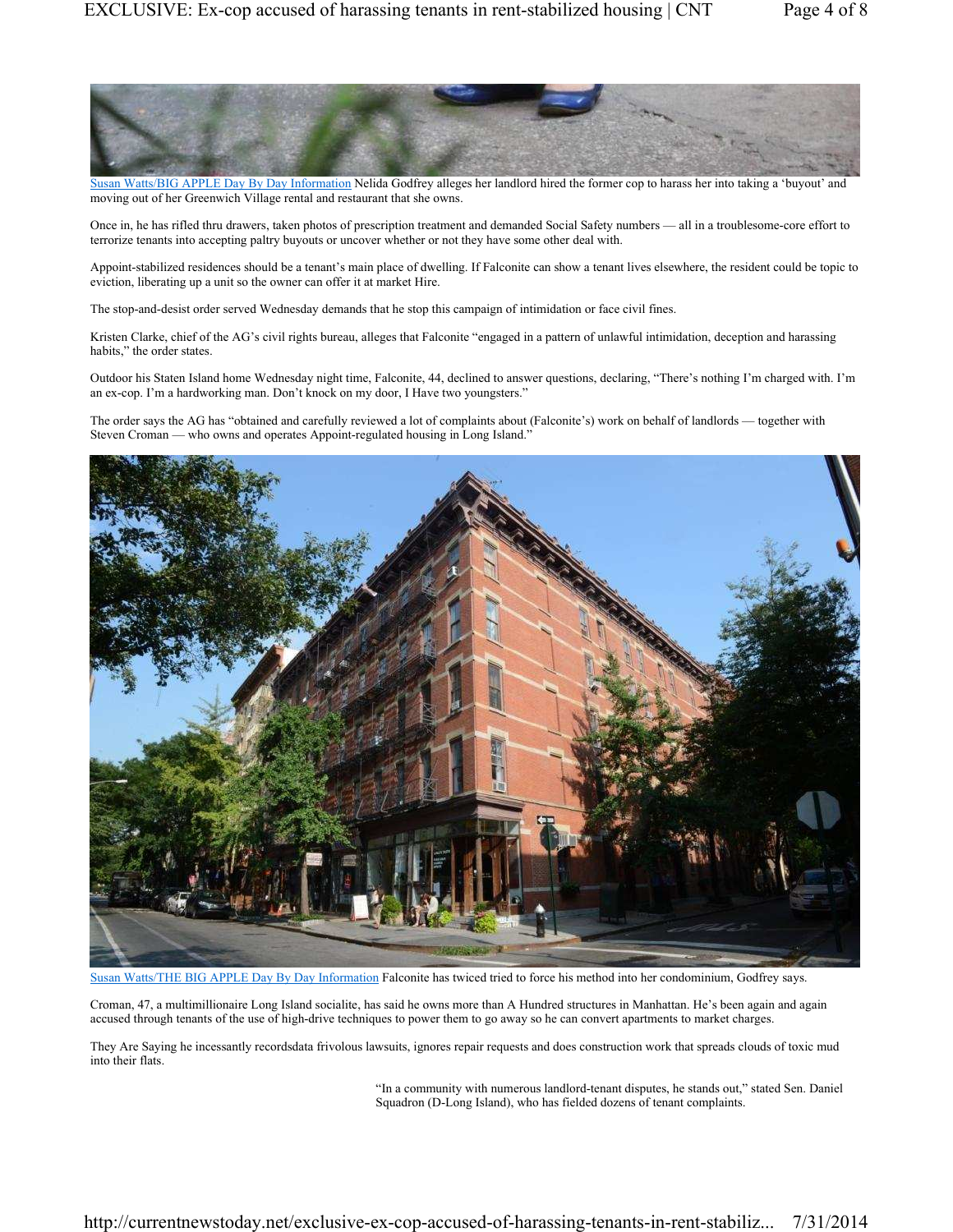

Astrid Stawiarz/Getty Pictures for DuJour Steven Croman, with wife Harriet, owns rankings of New York buildings. His firm hired Falconite and hailed him as a pro.